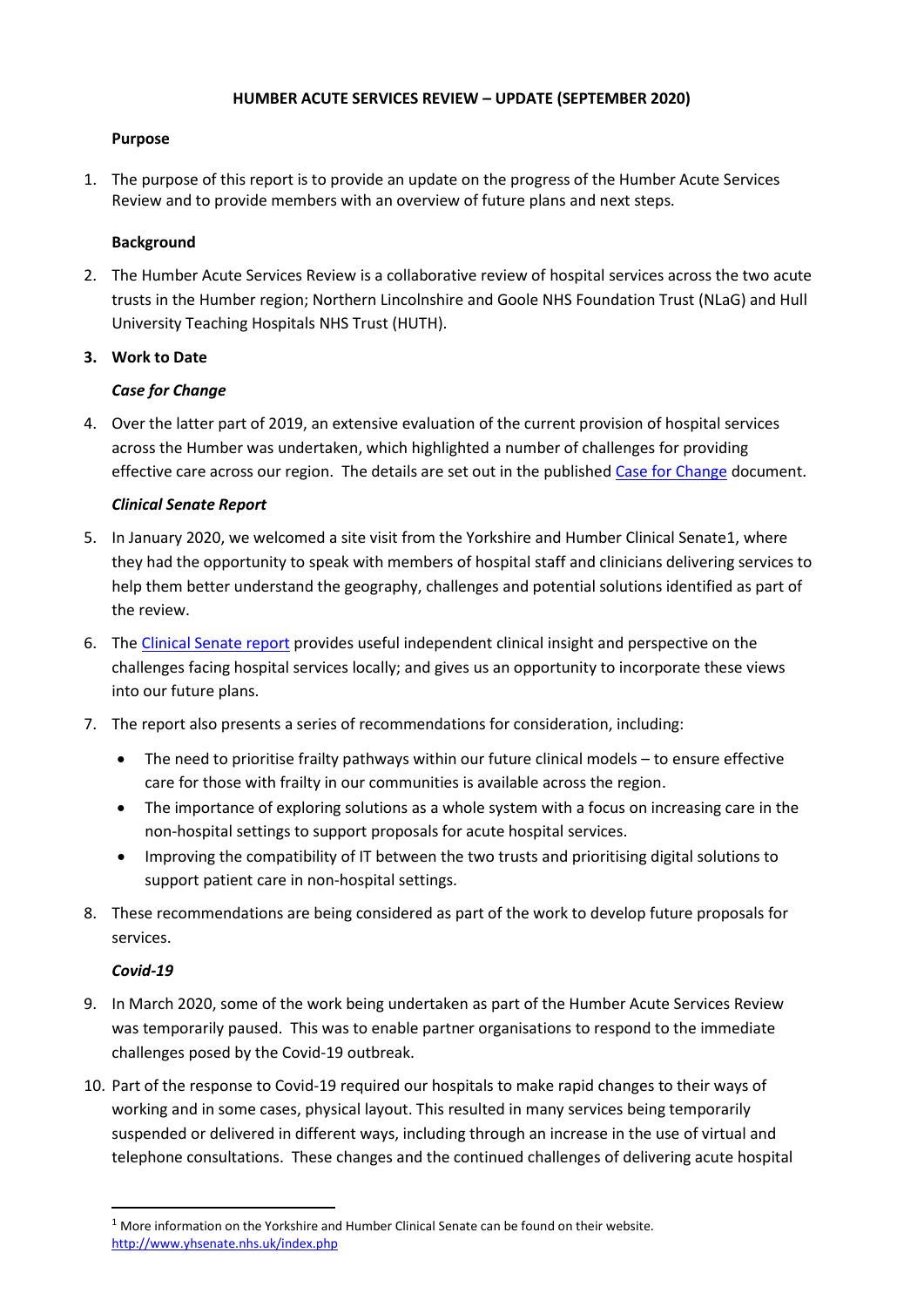services in a Covid-19 environment, represent a significant change to the context within which the review is now operating.

11. Evaluation of these changes is ongoing, including engagement with patients and the public. Where there is potential benefit from new ways of working implemented in response to Covid-19, we will seek to incorporate these changes into longer-term proposals.

# **Current work and next steps**

- 12. A presentation will be provided at the meeting to give further detail to members of the work that will be undertaken over the next three, six and twelve months. This includes work to set out our vision for the future of an integrated health and care offer for all residents.
- 13. The Humber Acute Services Review is taking place across the following related programmes of work that are running in parallel:

# *Programme one (Interim Clinical Plan)*

- 14. We have identified a number of priority service areas where urgent service transformation is required. The following services were identified as the most vulnerable prior to the Covid-19 pandemic and will therefore be the focus of detailed planning over the coming weeks and months:
	- Cardiology  **Cardiology**
	-
	- Ear Nose and Throat (ENT) Respiratory
- - Dermatology **•** Ophthalmology
		-
	- Gastroenterology Specialist paediatrics
	- Haematology Urology
		-
	- Neurology
- 15. Changes are needed in these priority services over the next two years, to ensure they can continue to be delivered safely. We plan to develop the changes needed in three stages; and more detail on the Interim Clinical Plan is set out in the [stakeholder summary.](https://humbercoastandvale.org.uk/wp-content/uploads/2020/09/Interim-Clinical-Plan_summary_final-version.pdf)

# *Programme two (Hospital Services for the Future)*

- 16. Alongside the interim clinical plan, we will continue to define the long-term strategy for hospital services across the Humber region. This will include continuing the options development work started prior to the Covid-19 pandemic.
- 17. The focus of this work will be on agreeing new and sustainable service models across the key hospital service areas of:
	- Urgent and Emergency Care,
	- Maternity and Paediatrics
	- Planned Care
- 18. We remain committed to continue our engagement with patients, citizens, staff and other stakeholders in each of the four 'places' (local authority areas) to improve hospitals services and join up out of hospital care.

# *Programme three (Building Better Places)*

19. In addition, we are working with a wide range of partners including local authorities, universities, Local Enterprise Partnerships and development partners on proposals to develop our hospital estate and deliver very significant, wide ranging benefits in each of the four areas across the Humber.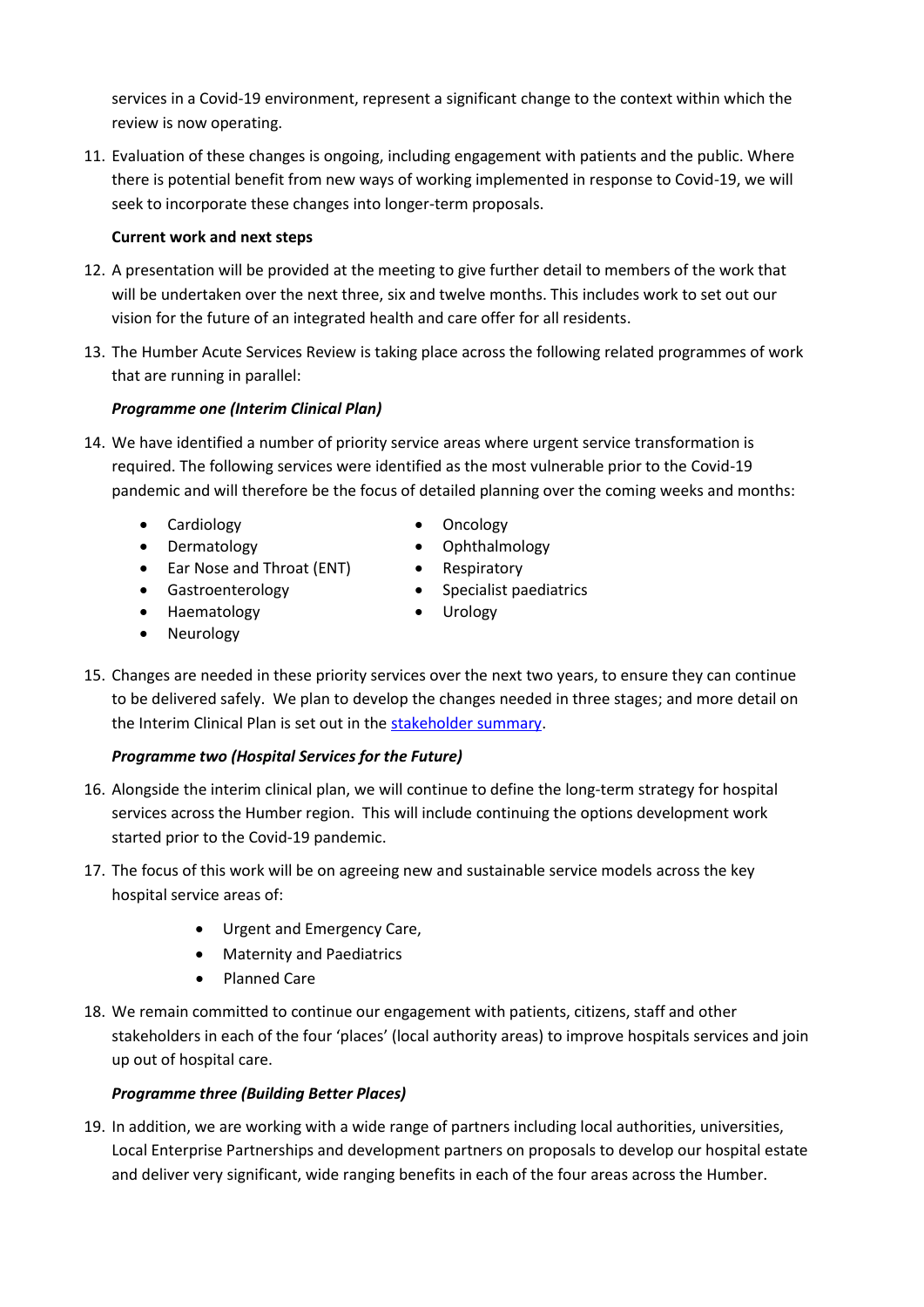- 20. We are seeking approval to develop a large-scale capital investment plan for our hospital estate across the Humber that will support better clinical care but also make a significant contribution to the wider economic regeneration of the region.
- 21. More details are set out in the Creating a Healthier Humber prospectus, availabl[e here.](https://humbercoastandvale.org.uk/wp-content/uploads/2020/05/HASR-Capital-Development.pdf) Further updates on this programme area will be provided in the future.

## **Engagement and Consultation**

- 22. Our [Commitment to Engagement](http://stp2017.th3testing.co.uk/wp-content/uploads/2017/08/hcv-our-commitment-to-engagement.pdf) sets out the Humber, Coast and Vale Health and Care Partnership pledge to stakeholder involvement and engagement across all of our work. We remain committed to this approach and to continuously engage with patients, citizens, staff and other stakeholders as an integral part of the Humber Acute Services Review.
- 23. Some of our previous engagement work has included:
	- In November 2018, established a Citizen's Panel to ensure the voices of local populations are heard, to help inform the development and approaches for our broader engagement work and patient-facing information.
	- In early 2019, a series of specialty-specific focus groups seeking views from patients, their families and carers who had accessed services within the clinical specialities under review. A comprehensive report detailing the feedback is availabl[e here.](https://humbercoastandvale.org.uk/wp-content/uploads/2019/04/Focus-Groups-Feedback-Report_final.pdf)
	- During October 2019, patient and public engagement seeking feedback, views and opinions on potential clinical models for Urgent and Emergency Care, Maternity and Paediatrics and Planned Care. The feedback report for this work is available [here.](https://humbercoastandvale.org.uk/wp-content/uploads/2020/02/HASR-Oct-2019-engagement-report_FINAL-1.pdf)
	- Throughout 2019, worked in partnership with Humber and Wolds Rural Action to undertake targeted engagement with diverse and seldom heard groups and individuals to ensure they were aware of and able to engage with the work of the review. The feedback report is available [here.](https://humbercoastandvale.org.uk/wp-content/uploads/2020/02/HWRA-Targeted-Engagement-report_final_11.02.20.pdf)
- 24. Currently, we are working closely with the NHS Trusts and CCG colleagues to develop and refine engagement plans to ensure patients and all key stakeholders are appropriately involved in any changes identified through the Interim Clinical Plan (Programme 1). This continuous engagement exercise is expected to continue into the first quarter of 2021.
- 25. We are also working closely with all partners, including Healthwatch and the Voluntary and Community Sector to develop a detailed and extensive communications and engagement plan to understand patient and public views relation to Hospital Services for the Future (Programme 2). We are also seeking external, independent assurance from the Consultation Institute throughout this process.
- 26. We will continue to involve, engage and consult (where necessary) with all relevant stakeholders, including local authority Health Overview and Scrutiny Committees on any proposals for specific service changes that may impact on how, when and where patients might access services and receive treatment.

# **Conclusion and recommendations**

- 27. This report and associated attachments provide an update on the progress of the Humber Acute Services Review, alongside the future plans and next steps.
- 28. Members are asked to consider and note the details presented and determine any specific future scrutiny activity.